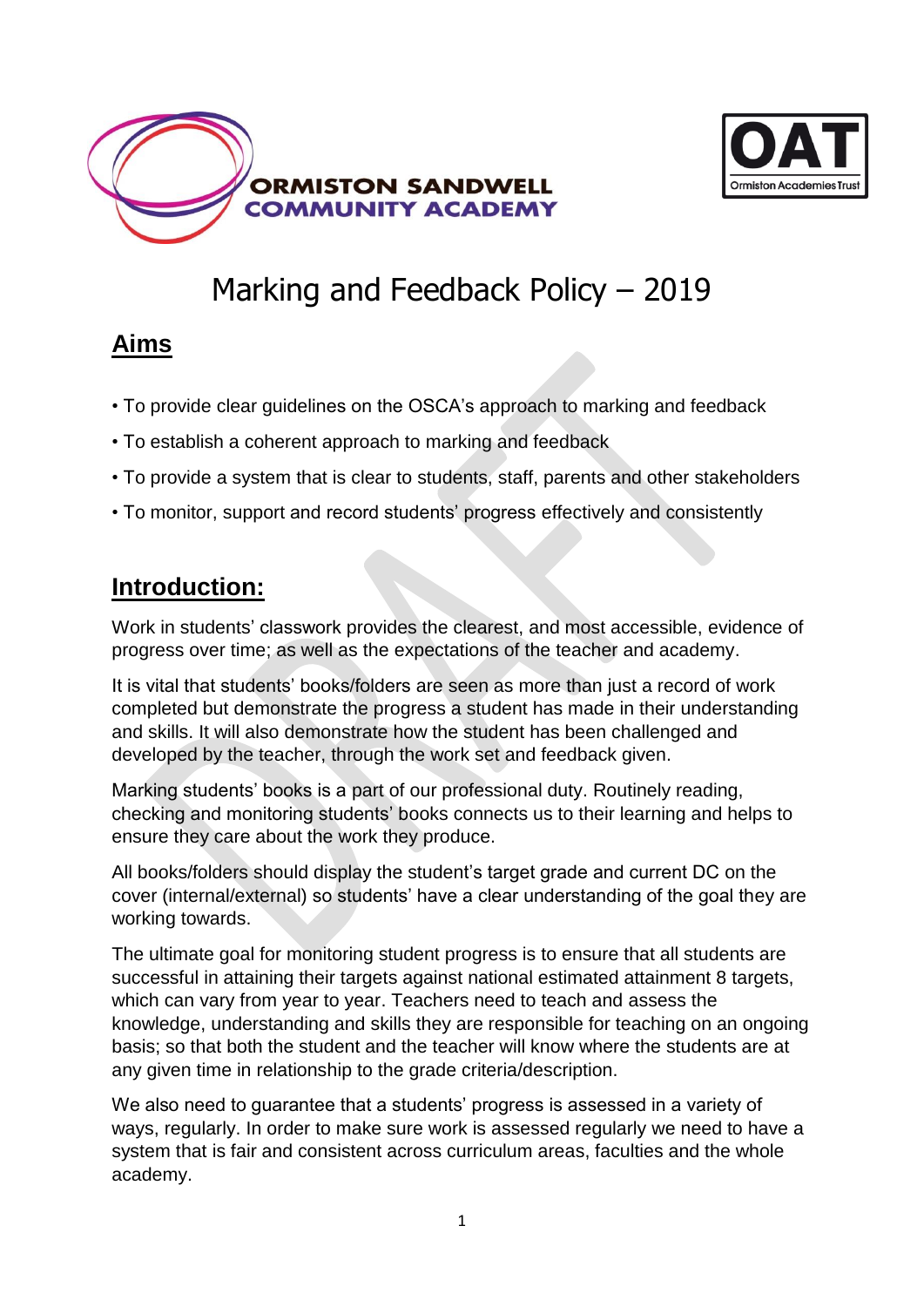### **Marking and Feedback:**

| <b>Marking is:</b>      | Feedback is:               |
|-------------------------|----------------------------|
| Assessment of learning  | Assessment for learning    |
| Directs thinking/solves | Provokes thinking/suggests |
| 'you should'            | "How could you?"           |

Research suggests good feedback should:

- *Result in more work for students than it does for teachers*
- *Should have impact – so provide hints/clues but make the students 'work for the answer'*
- *Written feedback should be given sparingly so it is meaningful and students do not become dependent on the teacher*

The following policy and guidance is written to ensure students' receive marking and feedback which supports their development and provokes their own learning. OSCA will use formative assessment – both marking and feedback – to support students' progression.

### **Formative Assessment at OSCA**

Formative assessment and feedback is key to ensuring students can make progress. All students should be aware of what they know and can do, and how to improve further.

Formative assessment should also inform the teacher on the knowledge and skills students need further support with, so that planning can be adapted to meet these needs.

| <b>Formative Assessment-</b><br>during the lesson                                                                                                                                                                                                                   | <b>Formative Assessment-</b><br>knowledge review and<br>retrieval                                                                                                                                                                                                                       | <b>Formative Assessment-</b><br>written feedback on<br>application of knowledge<br>and skills                                                                                                                                                                           |
|---------------------------------------------------------------------------------------------------------------------------------------------------------------------------------------------------------------------------------------------------------------------|-----------------------------------------------------------------------------------------------------------------------------------------------------------------------------------------------------------------------------------------------------------------------------------------|-------------------------------------------------------------------------------------------------------------------------------------------------------------------------------------------------------------------------------------------------------------------------|
| This would include the<br>following:                                                                                                                                                                                                                                | This may include:                                                                                                                                                                                                                                                                       | This would be:                                                                                                                                                                                                                                                          |
| Modelling<br>excellence and<br>providing clear<br>learning intentions<br>Using questioning<br>$\bullet$<br>to determine<br>progress and<br>understanding<br>Using self and peer<br>$\bullet$<br>review<br>Teacher providing<br>$\bullet$<br>whole class<br>feedback | Quizzes based on<br>knowledge<br>organisers for each<br>$SOL - to assess$<br>current learning<br>Quizzes to revisit<br>$\bullet$<br>prior learning and<br>SOL which overlap<br>with current SOL<br>Nuanced multiple<br>$\bullet$<br>choice for teacher<br>to assess current<br>learning | Completion of a<br>product - essay,<br>piece of writing,<br>presentation,<br>completed practical<br>piece etc<br>Re drafting to be<br>$\bullet$<br>expected here to<br>achieve quality<br>Students will have<br>$\bullet$<br>the opportunity to<br>'action' feedback to |

At OSCA we will use formative assessment in the following ways: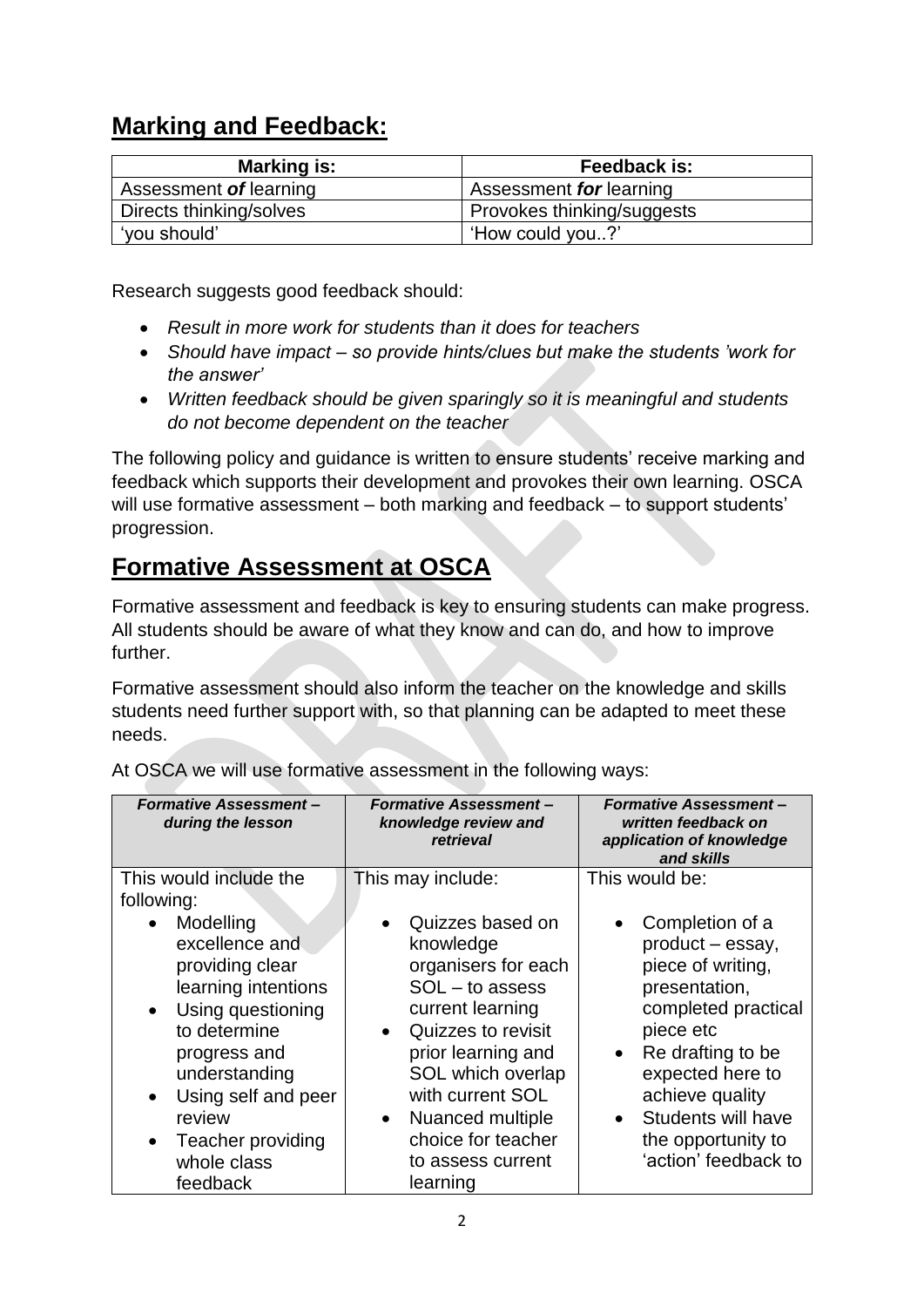|  | support their<br>progress |
|--|---------------------------|
|--|---------------------------|

#### **Assessment Planning**

Each department will have a clear and detailed assessment plan in place, as well as medium term plans for each unit of work.

The medium term plan will indicate how formative assessment is being used in lessons, throughout the scheme of learning, to provide feedback to both the teacher and students.

The assessment plan will indicate the following:

- *Any summative exam questions/titles/papers to be used to provide summative data as part of the assessment/reporting policy*
- *The title/focus of any knowledge review/retrieval quizzes/tests*
- *Details of the final 'product' to be produced by students which will receive detailed written feedback from the teacher.*
- *Details of DIRT tasks pre prepared which address common misconceptions made by students for this topic/task/question etc*

### **Practice**

The following is the expectation of what and how students will be assessed by teachers at OSCA.

| <b>Written Feedback Frequency with 'action'(DIRT)</b>            |
|------------------------------------------------------------------|
| Every 2 weeks                                                    |
| Every 3 weeks                                                    |
| Every 4 weeks                                                    |
| Every 6 lessons in core<br>Every 8 lessons in foundation/options |
|                                                                  |

#### **Frequency of written formative feedback:**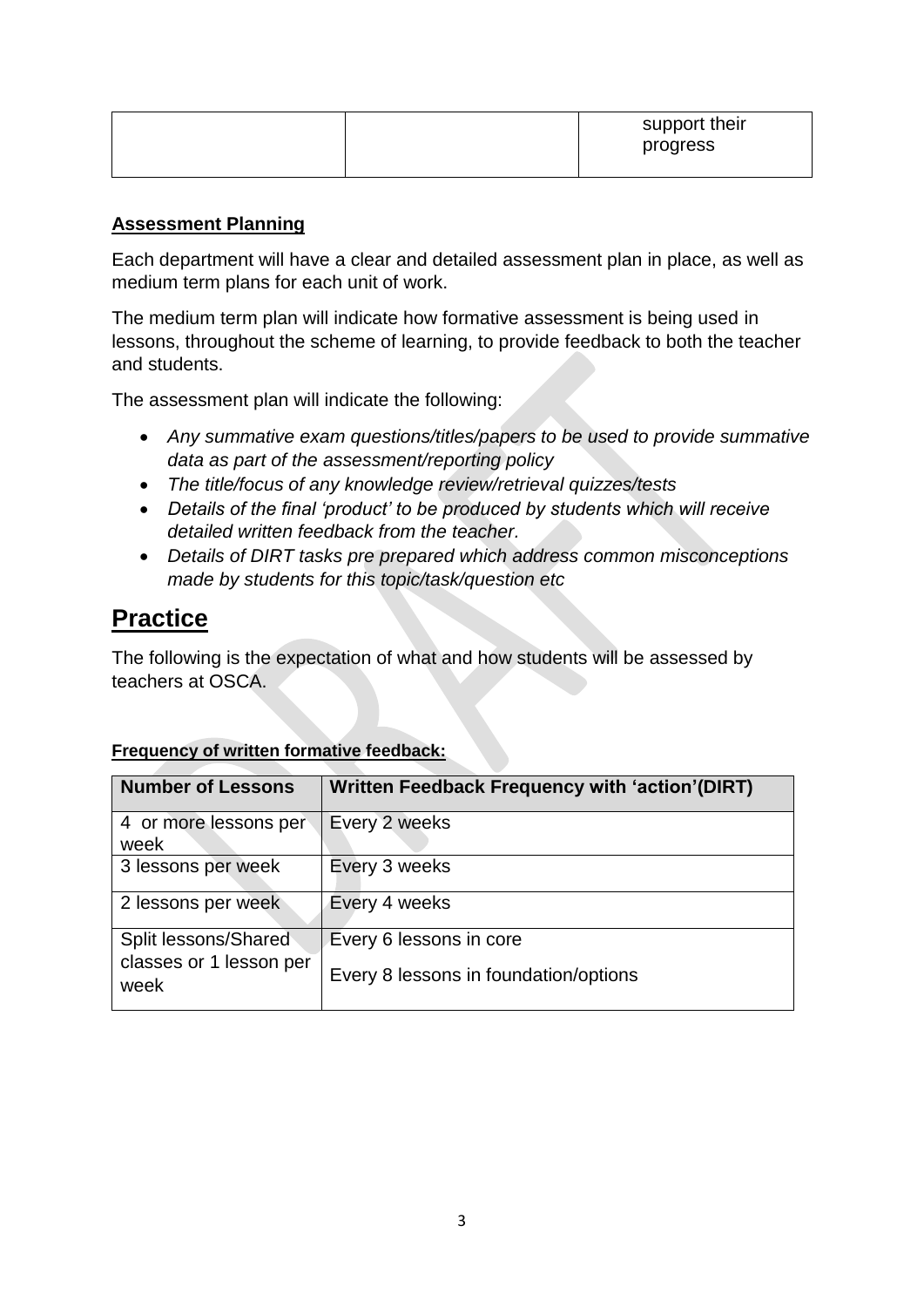### **Frequency of whole class feedback :**

| <b>Number of Lessons</b>        | <b>Whole Class Feedback Frequency</b>                            |
|---------------------------------|------------------------------------------------------------------|
| 2 or more lessons per<br>week   | Every 2 weeks                                                    |
| Split lessons/Shared<br>classes | Every 4 lessons in core<br>Every 6 lessons in foundation/options |

### **Yr 7/8 Assessment Policy**

A specified piece of work (as identified by the assessment plan of each department) will be marked in detail.

By detail the piece of work will have:

• No more than 2 subject specific and 1 literacy specific short term targets or challenges to support students' improvement. These will be coded. Codes will be shared with students to ensure clarity and understanding.

It is expected that written feedback will also provide the students with a specific 'action' (DIRT TASK) so that they are clear on how to improve and tackle misconceptions and/or areas for development.

 Errors (misunderstanding/misconceptions) will be identified for the student. Staff will provide a hint/rule/clue or question to support the student in making corrections or share common errors with the whole class. Students will correct errors using red pen.

• **There is no expectation that all pieces of work will be marked or for staff to use 'acknowledgement marking' (such as good effort) as this does not support progress**.

### **Yr 9-11 Assessment Policy**

The assessment carried out from yr 9- 11 should be in line with exam board specifications for each subject – the following are guidelines.

Assessment in Yrs 9/10/11 is individual to each subject due to the nature of new subjects, specification requirements and the range and type of exams, coursework, Controlled Assessment, Practical tasks students must complete.

However, students still need to understand their current rate of progress and how to improve. Students should have their target grade and current DC displayed on the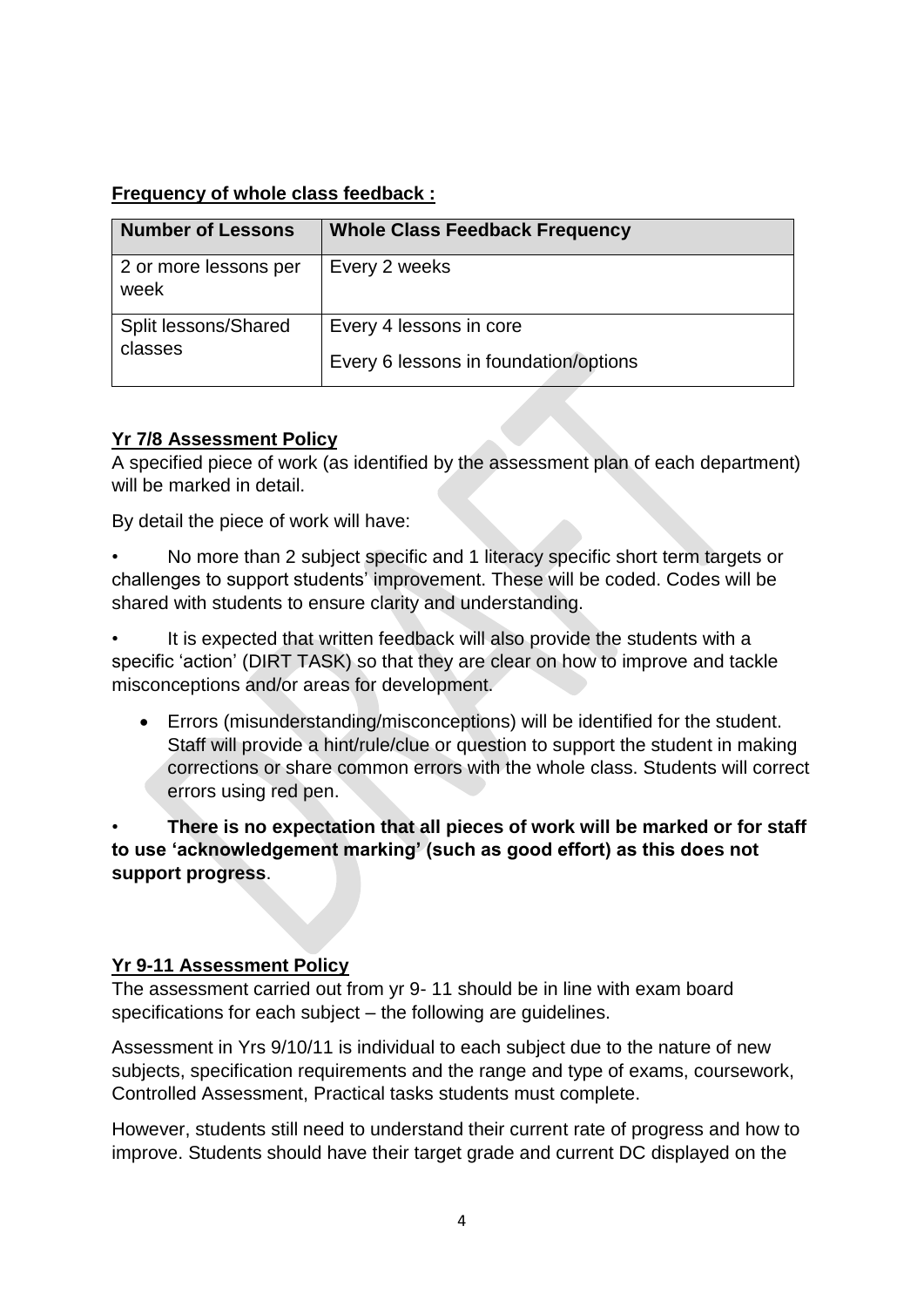cover of their book/folder. It is also vital for them to practice their exam skills and understand the key exam terminology by being exposed to examination language.

It is expected that marking will consist of:

• No more than 2 subject specific and 1 literacy short term targets or challenges to support students' improvement. These will be coded and codes will be shared with students.

It is expected that written feedback will also provide the students with a specific 'action' (DIRT Task) so that they are clear on how to improve and tackle misconceptions and/or areas for development.

 Errors (misunderstanding/misconceptions) will be identified for the student. Staff will provide a hint/rule or question to support the student in making corrections or share common errors with the whole class. Students will correct errors using red pen.

#### • **There is no expectation that all pieces of work will be marked or for staff to use 'acknowledgement marking' (such as good effort) as this does not support progress.**

#### **BTEC ADDITIONAL INFORMATION:**

• BTEC guidelines (May 2014) state that students must complete an assignment independently and that **staff cannot provide feedback** during this time.

The assignment is marked when completed and students sign to show they have produced the work themselves.

Students are only allowed one submission per assignment.

It is possible to allow a further resubmission but students can't be told what to do differently to improve their grades.

When students are completing this work staff should follow the guidelines below:

• Ensure title clearly states BTEC Independent Assignment – making it clear to anyone looking at the work that no formative feedback is allowed.

Sign relevant pages to indicate they have been seen by staff, even if no formative feedback is allowed.

• Include an example of BTEC feedback pro forma, indicate on lesson plans and provide other examples of marked work during lesson observations.

• Allow for students to give feedback to each other, if and when possible.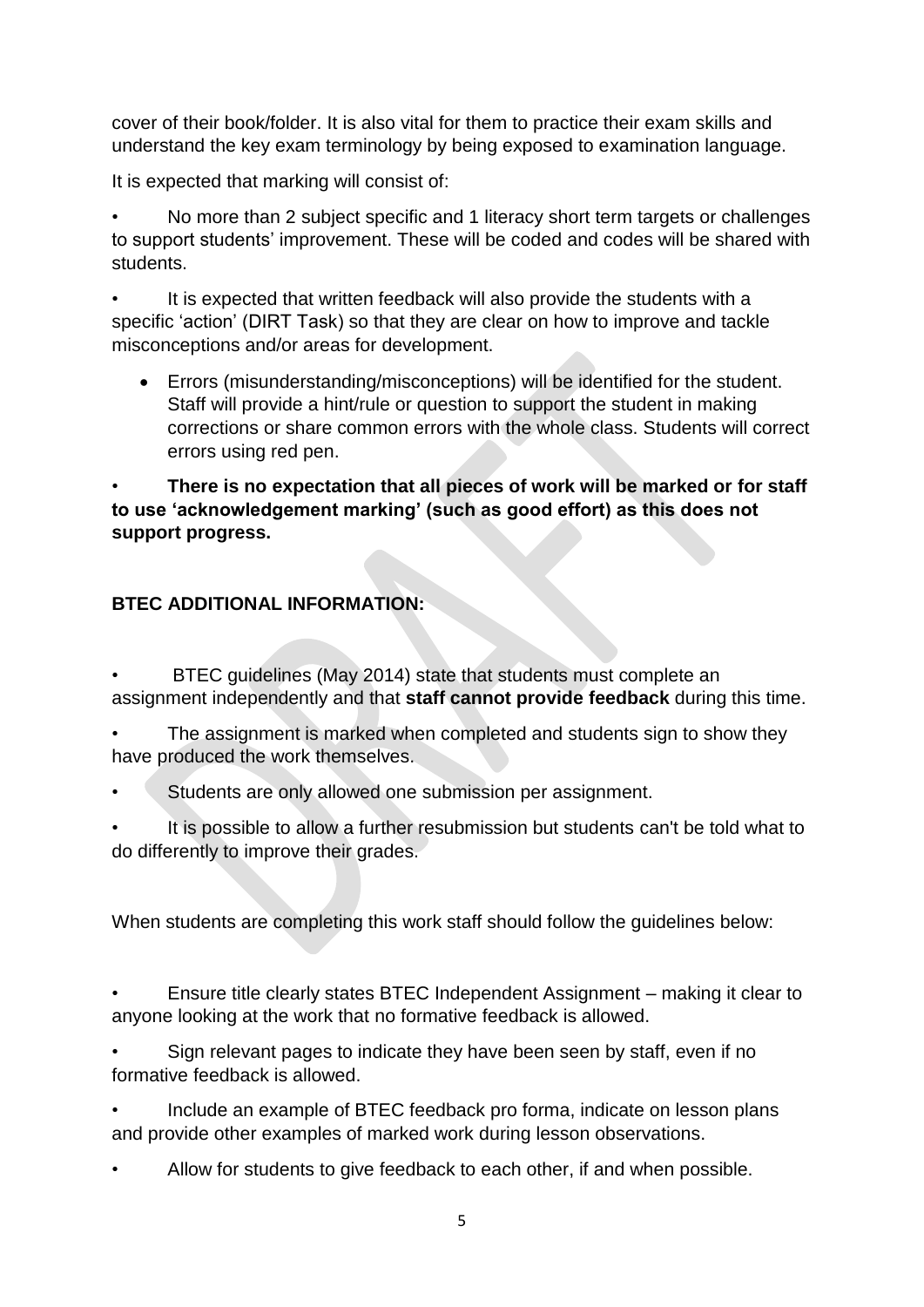### **Coded Marking:**

Coded marking has been adopted at OSCA to ensure that students get detailed written feedback, while ensuring we maintain a work life balance for staff. However it is vital that:

- Codes are clear and simple for students to understand/access
- Codes are limited in number too many codes can be confusing for both staff and students
- That how these codes are introduced to students, and reinforced, is well considered, planned out and consistent across a department
- Students have a code reference within their book to refer to
- Codes are devised by the department and work for their needs in this way they be will understood and applied by all staff

OSCA has developed some simple literacy and action codes to be used by staff to provide literacy feedback and to structure DIRT tasks.

Our coding guidelines, literacy codes and action codes are listed below:

#### **Coding Guidelines:**

*• All codes for subject areas will use the same literacy (L) and action (DIRT) (R) codes*

- *• No departmental code system should have more than 25 codes in total*
- *• All codes should link to National Curriculum/Specification guidance and Marking/Grade criteria.*
- *• Codes should be in students' books for easy referral*

*• Students should write out the targets in full after a piece has been marked so that they engage with the teachers' marking*

### **Literacy Codes:**

- *L1. Use a range of punctuation accurately in your writing*
- *• L2. Use a range of grammatically accurate sentence structures in your writing so that it makes sense and is interesting to read*
- *• L3. Ensure words are spelt accurately including subject specific vocabulary*
- *• L4. Use a greater level of formality in your writing to make it more academic*

*• L5. Use different strategies to improve your understanding of text and infer and deduce meaning*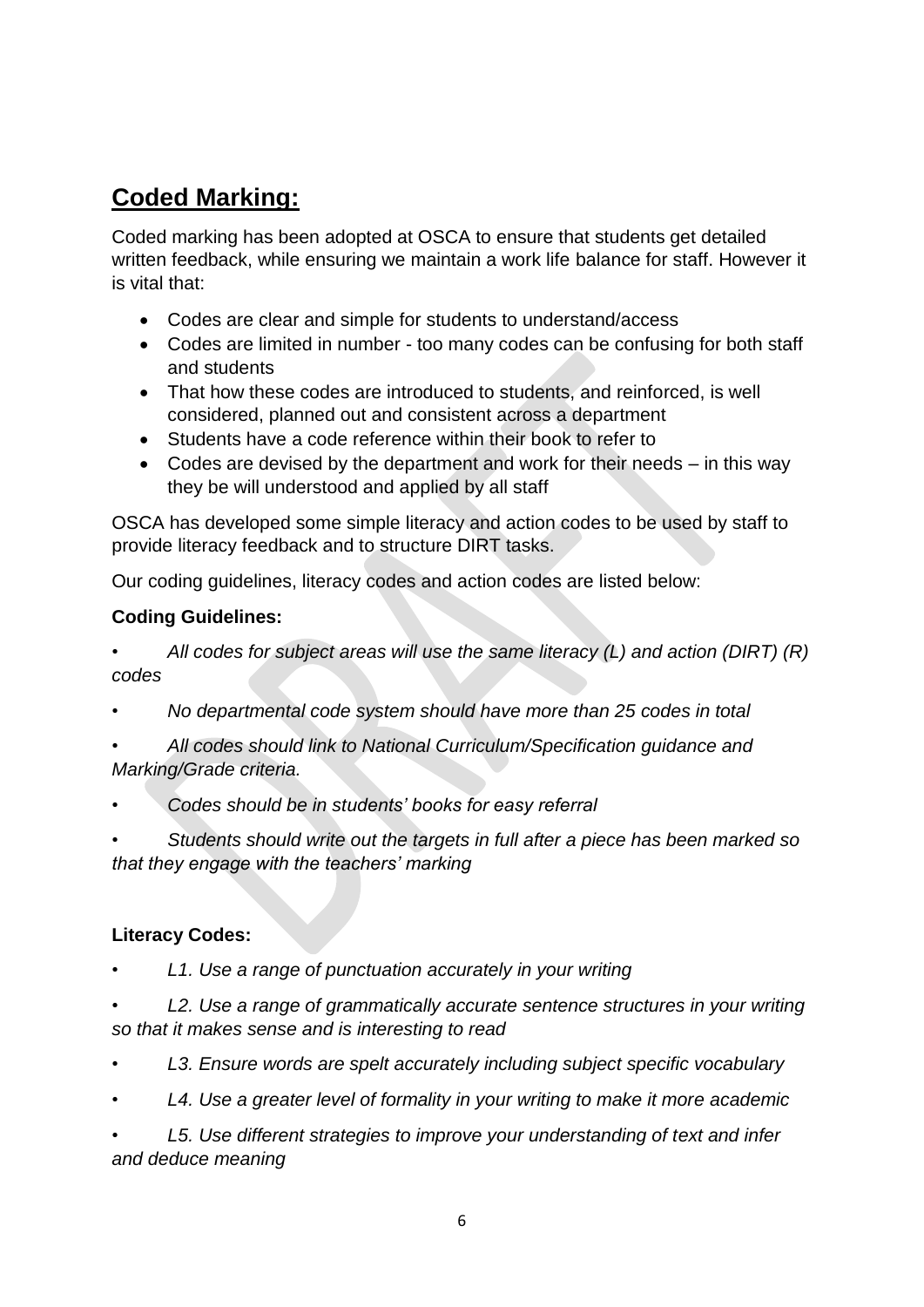#### **Action Codes:**

- *• R1 – re draft or revise*
- *• R2 – rehearse or repeat…*
- *• R3 – revisit and respond…*
- *• R4 – re learn and re test…*
- *• R5- research and record…*

### **DIRT Tasks:**

D.I.R.T = Directed Improvement and Reflection Time

Effective DIRT tasks allow students to:

- *Reflect critically on their strengths and weaknesses – and to begin to address them*
- *Develop techniques to consolidate understanding or to stretch themselves further*
- *To craft and improve skills so that feedback is put into practice*

No DIRT means no learning gaps are closed; and feedback provided has not had an impact.

DIRT activities are key to ensuring progression and should therefore be carefully considered. Time spent on a DIRT task should be sufficient for learning and development to take place. A good rule of thumb is 'DIRT task time = double the amount of time the teacher spent providing the feedback'

In order to ensure DIRT tasks are well constructed and give students' a variety of ways to reflect, develop and craft OSCA uses 'action' codes. Each 'action' is a different type of DIRT task which can easily be added to/adapted by the teacher to make a DIRT task bespoke.

#### **Action Codes:**

- *R1 – re draft or revise*
- *• R2 – rehearse or repeat…*
- *• R3 – revisit and respond…*
- *• R4 – re learn and re test…*
- *• R5- research and record…*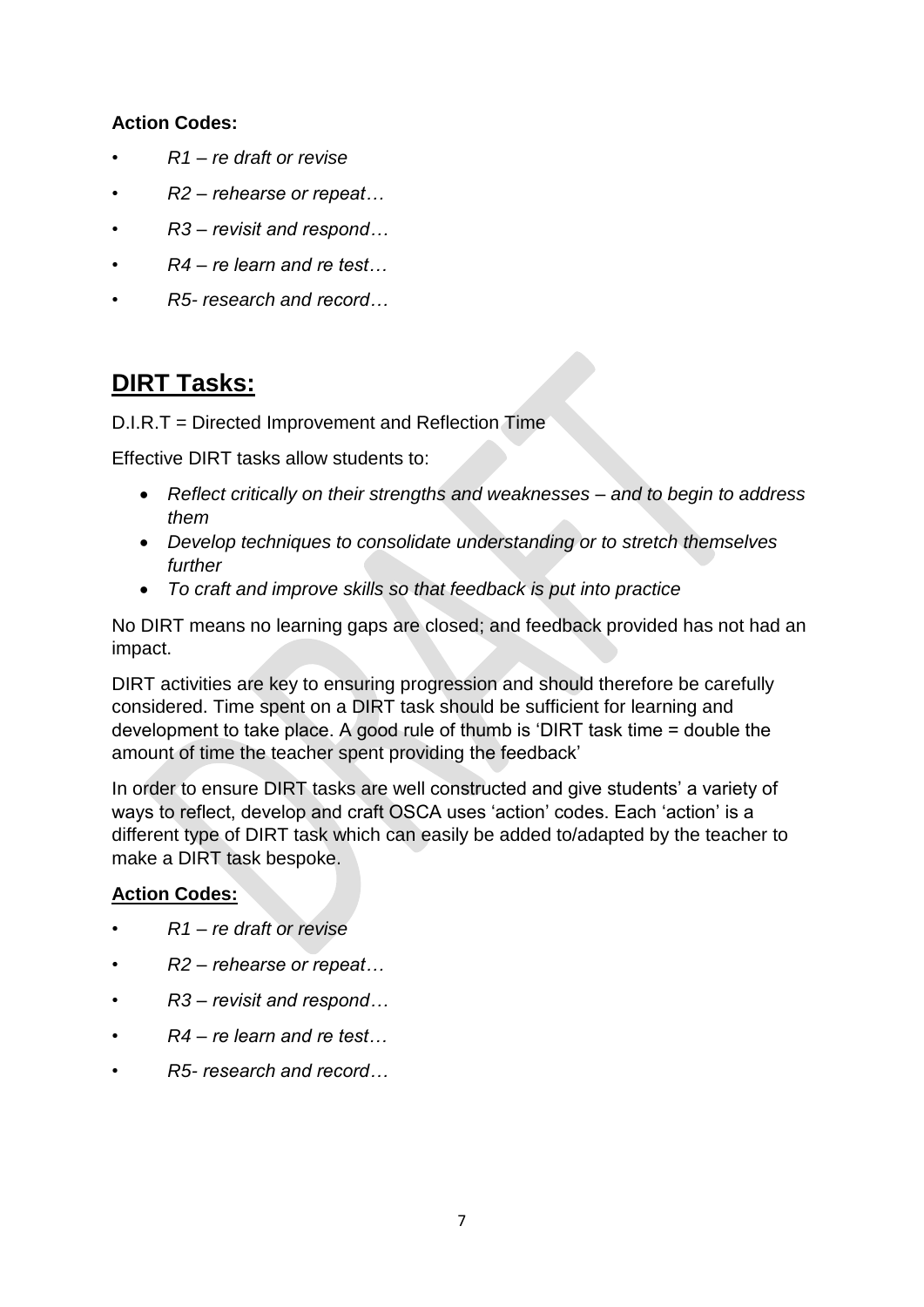Examples of these action codes being made bespoke to students needs are detailed below:

- *Redraft this piece of work / this paragraph/ this graph…. by doing X, by adding Y, by correcting Z…*
- *Revise this piece of work: this time make sure you include X, you measure Y, you state Z correctly….*
- *Re-visit your number bonds to 100 with these questions…*
- *Improve your use of future tense/dialogue markers/fronted adverbials/connectives – by re-writing these 20 statements adding the appropriate phrase, punctuation…*
- *On the basis of what I'm seeing, you need more practice responding to questions like this…*
- *You still don't know all of these facts: go and learn them using your KO; prepare for a mini re-test on…*
- *For wider depth on this topic please read ----------- and record your findings.*

It is expected a teacher will provide an 'action' (DIRT task) as part of written feedback. The teacher must also plan sufficient time for this task to be completed, in red pen, by the student.

### **Before Submission:**

In order to make marking and feedback a more stream lined process, while still improving the quality of learning, we should consider what we ask students to do before a final 'product' is submitted.

This should include the following:

- **Expectation of proof reading and editing by the student** so teachers need to specifically plan this activity into lessons and provide resources such as dictionaries
- **Using success criteria – a 'pre-flight checklist'** to complete before work is submitted
- **Self assessment** students highlighting parts of their work they are proud of and that has met the success criteria provided
- **Do not accept substandard work** we need to create a culture of high challenge and communicate clearly we will not accept 'sloppy' work. This means knowing each student and what represents 'sloppy' for them. A 're draft' deadline could be provided for such work.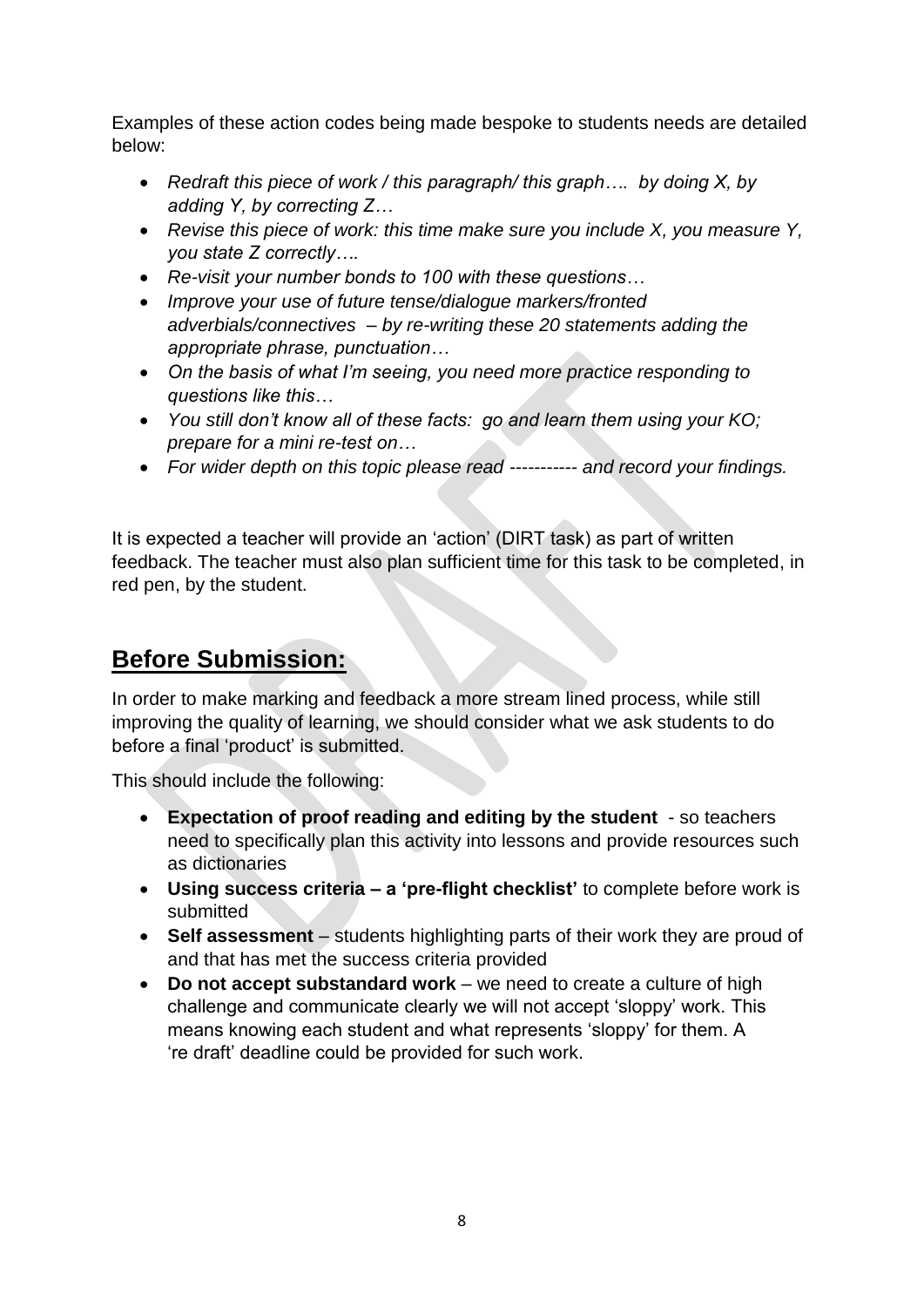### **Presentation of Work in Books/Folders:**

Work completed by students in books is a reflection of a student's progress over time, this is the primary method of assessing their progress and attainment.

Therefore presenting work in a structured and effective way is crucial in demonstrating the high expectations of both the staff and student and ensuring progress is clear.

Covers of books should have the student's full name, Subject and teacher's full name. End of year targets (yr 7-9) and end of yr 11 target (yr 10/11) and current DC grade should be on, or inside, the front cover. Marking codes should also be available in students' books.

Teachers should share the OSCA expectations for presentation of books/folders with students. These expectations are outlined on the next page.

Teachers and staff should also role model presentation expectations as well as good literacy and oracy skills.

### Presentation Guidance for Students:

- **• Write in black or blue pen for all work. Students use red pen for comments and teachers use green pen for marking.**
	- **• Use a ruler for underlining and a pencil for all drawing**
- **• If you are continuing work from the previous lesson you may write the date in numbers in the margin of your book- 2/4/15.**
	- **• If you make a mistake put one neat line through the error.**
	- **• No graffiti in exercise books or on their covers.**

**• Work folders given to you in lessons are academy property and often have to be sent away to moderators. You must not graffiti on these folders.**

**• Worksheets should be glued into your book – not left loose.**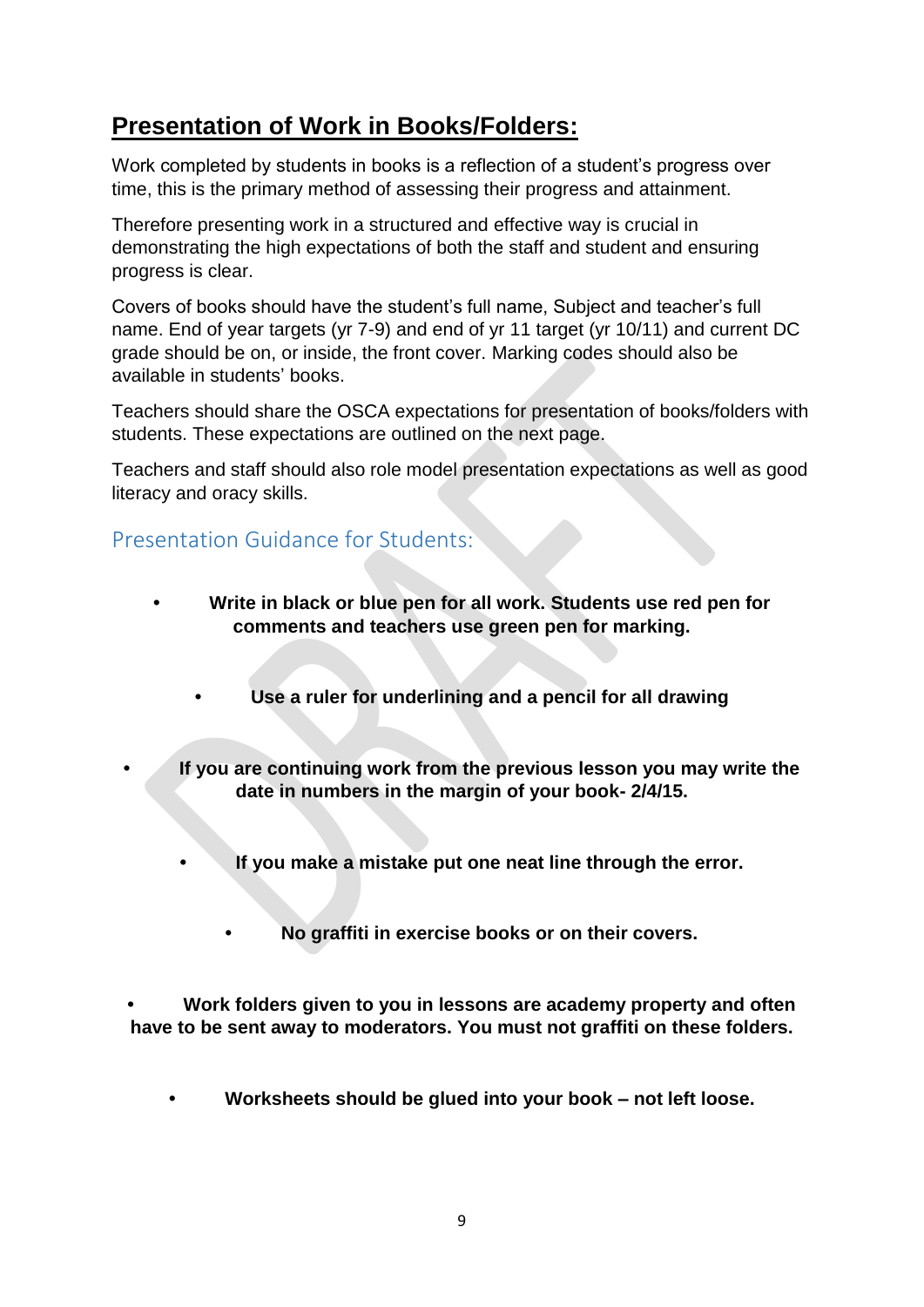**• For some subjects you may use folders instead of a book. Folders with loose sheets should be kept in chronological order and each piece clearly dated/labelled – Folders/Portfolios should be organised and progression easy to see.**

### **Oral Presentations – All Key Stages**

• Standard English – should be expected/encouraged/reinforced by the teacher.

- Power Points should be only used as a prompt and the teacher should give a word limit per slide. No reading from slides!
- Tone of voice/Intonation/volume/clarity appropriate to audience/room.
- Body and eye contact/appearance is important and good practice should be agreed/discussed/reinforced.
- Students should use strategies to engage the audience if relevant to presentation purpose.
- Opening and ending each presentation should have one, which is appropriate.

• The teacher should provide key conjunctions (e.g. furthermore/however, also) and key subject specific language, to help with flow, structure and detail.

• Question and answer session for each presentation with verbal feedback provided/noted.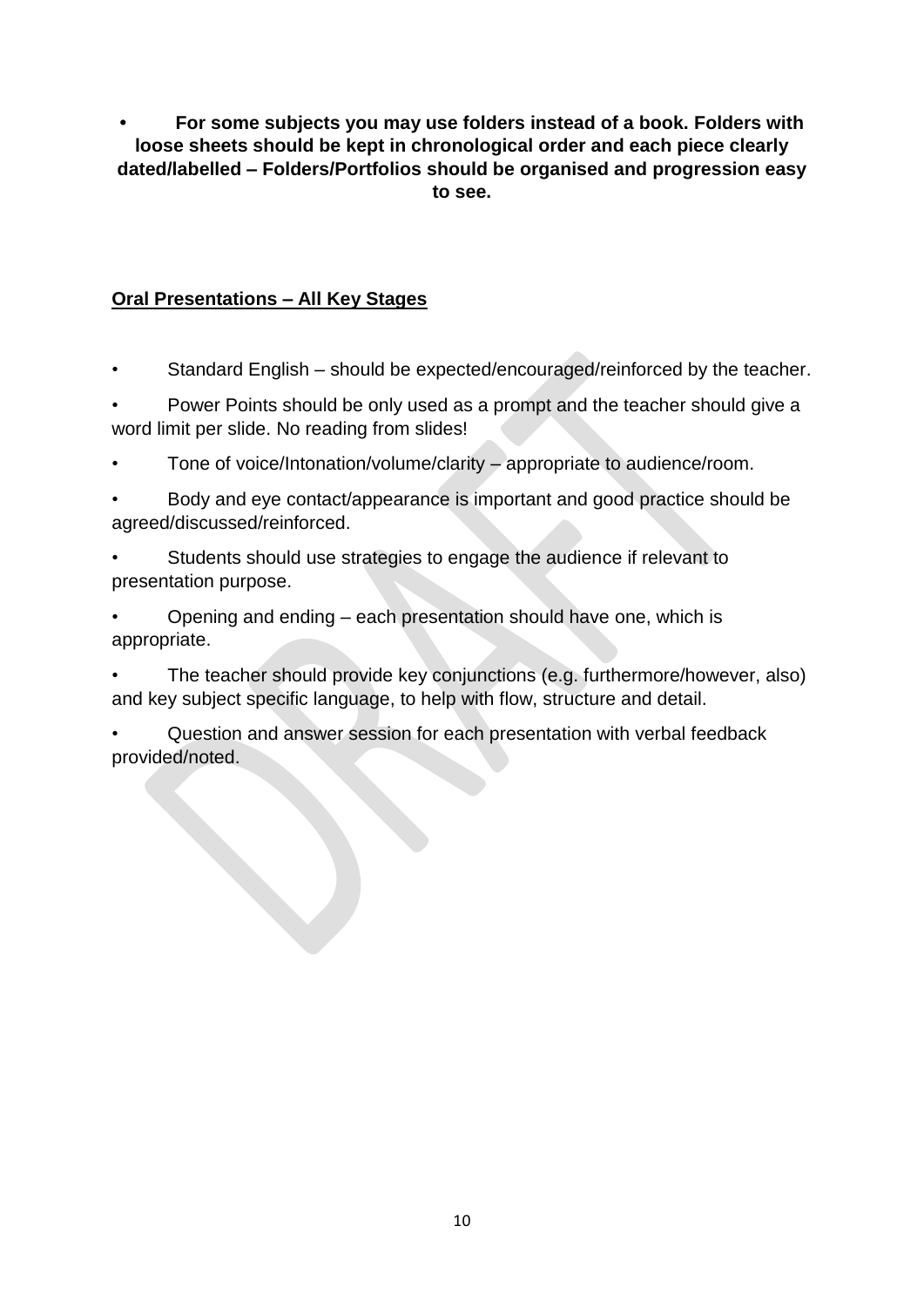# **Monitoring Quality Assurance**

At departmental level it is the role of the Curriculum Leader to monitor standards and consistency of assessment within his or her team. The SLT take part in the QA of assessment, recording, reporting, target setting and marking by:

- Providing accurate data to CLs in a usable format.
- Providing guidance and pro formas which CLs use to analyse data in a consistent format.
- Undertaking work scrutiny, learning walks and lesson observations, as well as meetings with Curriculum Leaders.
- Setting guidelines and providing CPD on assessment, marking and feedback

#### **Marking will be checked by:**

- The Curriculum Leader/SLT link during Work Scrutinies, and Learning Walks during the QA cycle (calendared)
- Members of the Extended Leadership Team undertaken though the Quality Assurance programme
- Subject Leader/Lead Practioner:
	- o Will evaluate the quality of marking of individual staff and the department half termly.
	- o Will look at examples of marking and talk to students and staff according to the QA cycle.
	- o Will seek to improve the quality of marking across the department.
- Senior Leadership Team:
	- o Will sample marking through the QA cycle.
	- o Will sample examples of marking and talk to students according to the QA monitoring programme.
	- o Will review the Marking Policy annually.